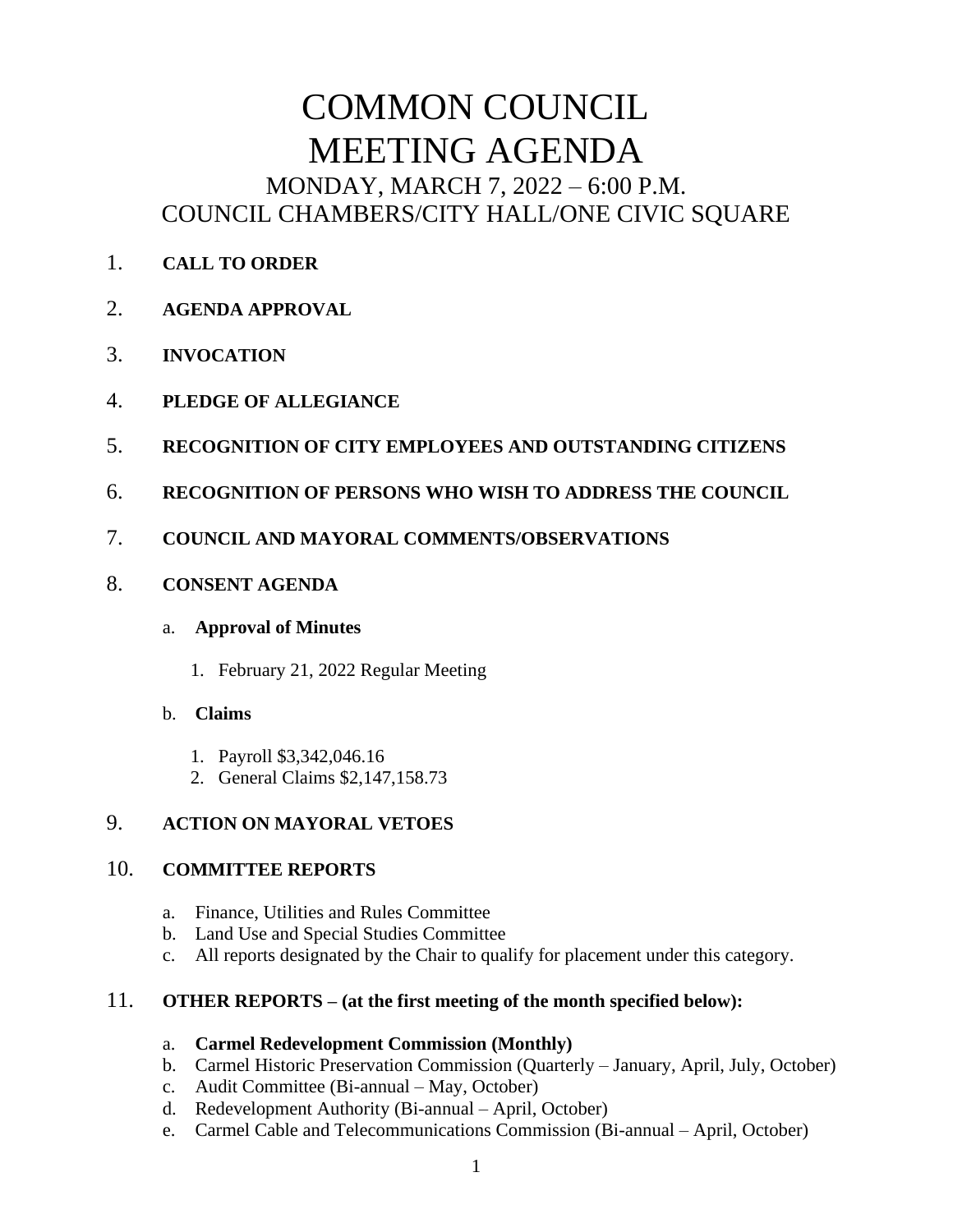- f. Economic Development Commission (Bi-annual February, August)
- g. Library Board (Annual February)
- h. Ethics Board (Annual February)
- i. Public Art Committee (Annual August)
- j. Parks Department (Quarterly February, May, August, November)
- k. **Presentation from Matt Snyder on Clay Township Projects**
- l. All reports designated by the Chair to qualify for placement under this category.

# 12. **OLD BUSINESS**

a. **Sixth Reading of Ordinance Z-670-21**; An Ordinance of the Common Council of the City of Carmel, Indiana, Amending the WestClay Village Planned Unit Development District Ordinance; Sponsor: Councilor Rider. **Remains in the Land Use and Special Studies Committee.**

## **Synopsis:**

Ordinance amends the WestClay Village Planned Unit Development District, as amended, to apply the five hundred (500) foot setback from residentially used property for gas station pumps, pump islands and vent pipes set forth in Ordinance Z-669-21 to the WestClay PUD district.

b. **Third Reading of Ordinance Z-673-22; GOAT Rezone;** An Ordinance of the Common Council of the City of Carmel, Indiana, Rezoning  $220 \, 2^{nd}$  Street SW from R-2/Residential to B-2/Business; Sponsor: Councilor Rider. **Sent to the Land Use and Special Studies Committee (3/2/22 Meeting Date).**

#### **Synopsis:**

This Ordinance is to Re-Zone One  $(1)$  Lot located at the Northwest corner of  $2<sup>nd</sup>$  Street SW and Monon Boulevard from the R-2 Residential District to the B-2 Business District. The tract is located at 220 2<sup>nd</sup> Street SW in Frank Hawkins Addition Lot 1.

## 13. **PUBLIC HEARINGS**

a. **First Reading of Ordinance D-2617-22**; An Ordinance of the Common Council of the City of Carmel, Indiana, Authorizing and Approving an Appropriation of Funds from the ARP Coronavirus Local Fiscal Recovery Fund (Fund #176); Sponsor: Councilor Worrell.

#### **Synopsis:**

Appropriates funds in the ARP Coronavirus Local Fiscal Recovery Fund for the provision of government services pursuant to the ARP Plan adopted by the Common Council.

## 14. **NEW BUSINESS**

a. **Resolution CC-03-07-22-01**: A Resolution of the Common Council of the City of Carmel, Indiana, Approving the Terms of the Build-Operate-Transfer Agreement for the Carmel Police Headquarters Expansion and Court Addition Project; Sponsor: Councilor Worrell

**Synopsis:**